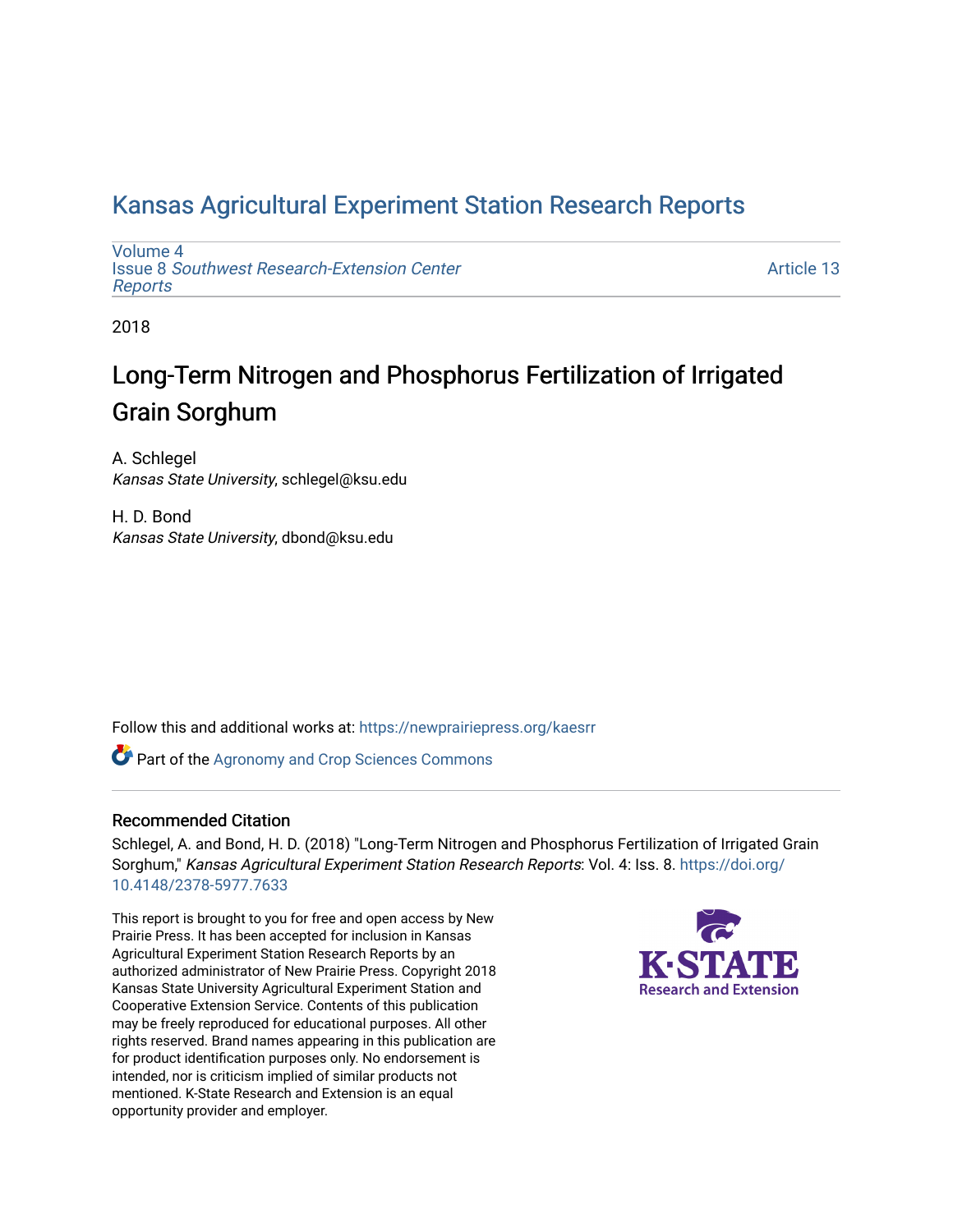# Long-Term Nitrogen and Phosphorus Fertilization of Irrigated Grain Sorghum

### Abstract

This study was initiated in 1961 to determine responses of continuous grain sorghum grown under flood irrigation to N, P, and K fertilization. The study is conducted on a Ulysses silt loam soil with an inherently high K content. The irrigation system was changed from flood to sprinkler in 2001.

### Keywords

nitrogen fertilization, phosphorus fertilization, irrigated grain sorghum, long term fertility, nutrient removal

### Creative Commons License



This work is licensed under a [Creative Commons Attribution 4.0 License](https://creativecommons.org/licenses/by/4.0/).

### Cover Page Footnote

The International Plant Nutrition Institute partially supported this research project.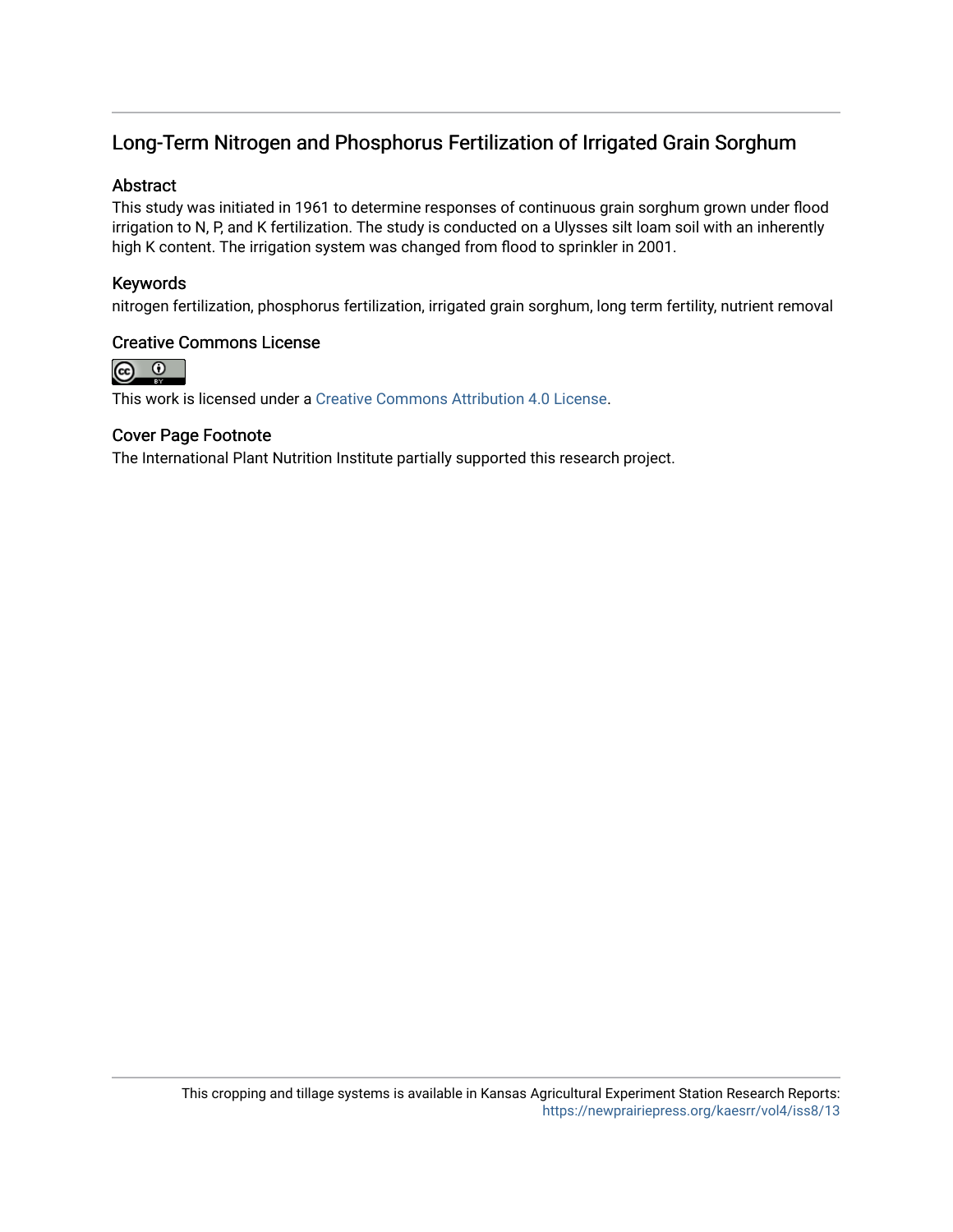

# 2018 SWREC Agricultural Research

# Long-Term Nitrogen and Phosphorus Fertilization of Irrigated Grain Sorghum

*A. Schlegel and D. Bond*

### **Summary**

Long-term research shows that phosphorus (P) and nitrogen (N) fertilizer must be applied to optimize production of irrigated grain sorghum in western Kansas. In 2017, N applied alone increased yields 53 bu/a, whereas N and P applied together increased yields up to 67 bu/a. Averaged across the past 10 years, N and P fertilization increased sorghum yields up to 77 bu/a. Application of 80 lb/a of N (with P) was sufficient to produce almost 90% of maximum yield in 2017, which is slightly less than the 10-yr average. Application of potassium (K) has had no effect on sorghum yield throughout the study period. Average grain N content reached a maximum of ~0.7 lb/bu while grain P content reached a maximum of 0.15 lb/bu (0.34 lb  $P_2O_5$ /bu) and grain K content reached a maximum of 0.19 lb/bu (0.23 lb  $\text{K}_{2}\text{O}/\text{bu}$ ). At the highest N, P, and K rate, apparent fertilizer recovery in the grain was 32% for N, 66% for P, and 39% for K.

# **Introduction**

This study was initiated in 1961 to determine responses of continuous grain sorghum grown under flood irrigation to N, P, and K fertilization. The study is conducted on a Ulysses silt loam soil with an inherently high K content. The irrigation system was changed from flood to sprinkler in 2001.

# **Procedures**

This field study is conducted at the Tribune, KS, unit of the Kansas State University Southwest Research-Extension Center. Fertilizer treatments initiated in 1961 are N rates of 0, 40, 80, 120, 160, and 200 lb/a of N without P and K; with 40 lb/a of  $\rm P_2O_5$ and zero K; and with 40 lb/a of  $P_2O_5$  and 40 lb/a of K<sub>2</sub>O. All fertilizers are broadcast by hand in the spring and incorporated before planting. The soil is a Ulysses silt loam. Sorghum (Pioneer 85G46 in 2008–2011, Pioneer 84G62 in 2012-2014, Pioneer 86G32 in 2015, and Pioneer 84G62 in 2016 and 2017) was planted in late May or early June. Irrigation is used to minimize water stress. Sprinkler irrigation has been used since 2001. The center two rows of each plot are machine harvested after physiological maturity. Grain yields are adjusted to 12.5% moisture. Grain samples were collected at harvest, dried, ground and analyzed for N, P, and K concentrations. Grain N, P, and K content (lb/bu) and removal (lb/a) were calculated. Apparent fertilizer N recovery in the grain (AFNR<sub>g</sub>) was calculated as N uptake in treatments receiving N fertilizer minus N uptake in the unfertilized control divided by N rate. The same approach was used to calculate apparent fertilizer P recovery in the grain (AFPR<sub>g</sub>) and apparent fertilizer K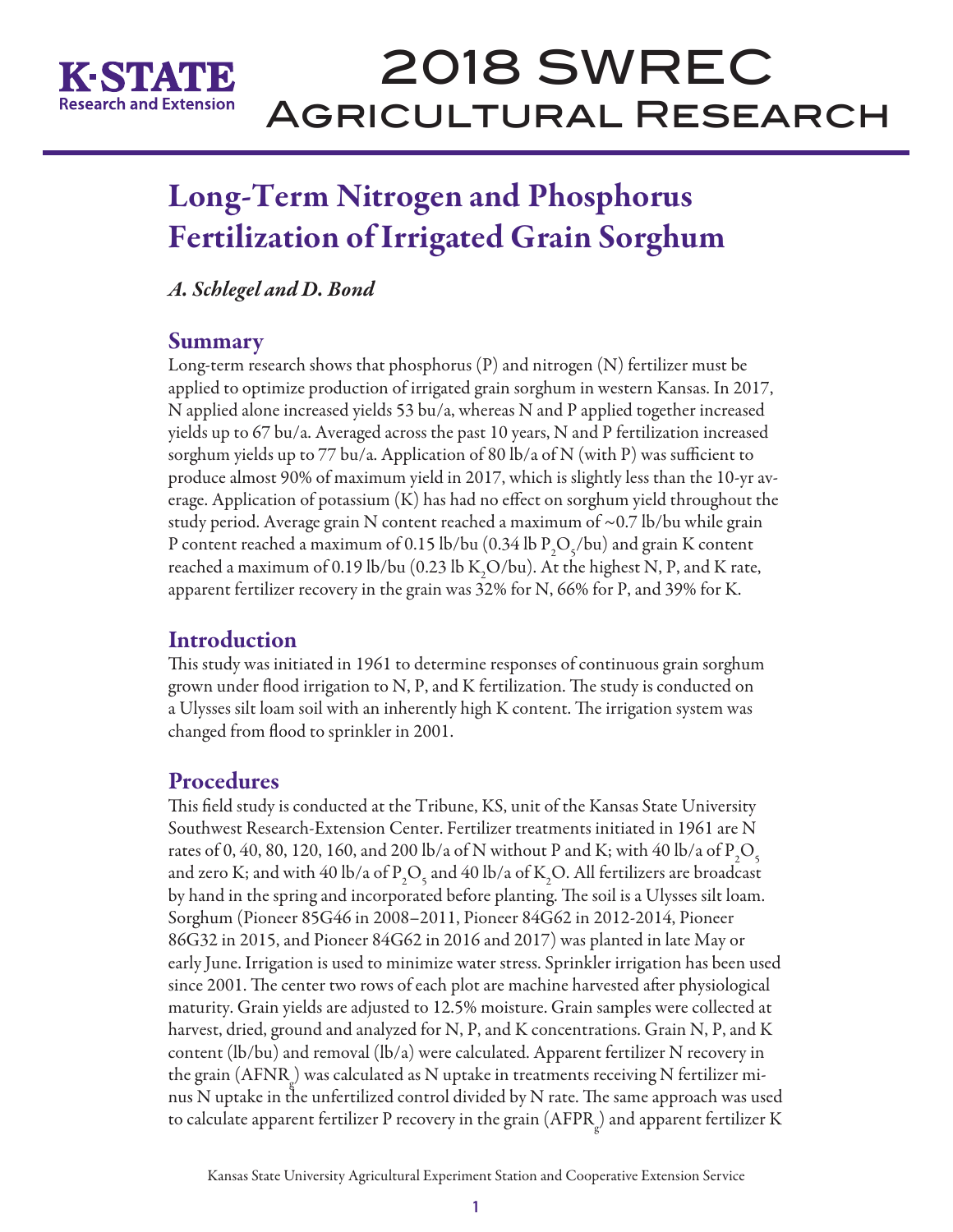#### 2018 SWREC Agricultural Research

recovery (AFKRg ). Aerial application for grasshoppers was applied on July 18 and hail damage occurred on August 18.

### Results

Grain sorghum yields in 2017 were 8% lower than the 10-year average (Table 1). Nitrogen alone increased yields 53 bu/a while P alone increased yields less than 10 bu/a. However, N and P applied together increased yields up to 67 bu/a. Averaged across the past 10 years, N and P applied together increased yields up to 77 bu/a. In 2017, 40 lb/a of N (with P) produced about 88% of the maximum yield, which is greater than the 10-year average of 83%. The 10-year average for 80 lb/a of N (with P) and 120 lb/a of N (with P) was 93 and 95% of the maximum yield, respectively. Sorghum yields were not affected by K fertilization, which has been the case throughout the study period.

The 10-year average grain N concentration (%) increased with N rates but tended to decrease when P was also applied, presumably because of higher grain yields diluting N content (Table 2). Grain N content reached a maximum of ~0.7 lb/bu. Maximum N removal (lb/a) was obtained with 160 lb of N/a or greater with P. Similar to N, average P concentration increased with P application but decreased with higher N rates. Grain P content (lb/bu) of ~0.15 lb P/bu (0.34 lb  $P_2O_5$ /bu) was similar for all N rates when P was applied. Grain P removal was similar for all N rates of 40 lb/a or greater with P removal ranging from 18 to 22 lb/a. Average K concentration  $(\%)$  and content  $(lb/bu)$ tended to decrease with increased N rates. Similar to P, K removal was similar for all N rates of 40 lb/a or greater plus K ranging from 22 to 26 lb/a. At the highest N, P, and K rate, apparent fertilizer recovery in the grain was 32% for N, 66% for P, and 39% for K.

## Acknowledgment

The International Plant Nutrition Institute partially supported this research project.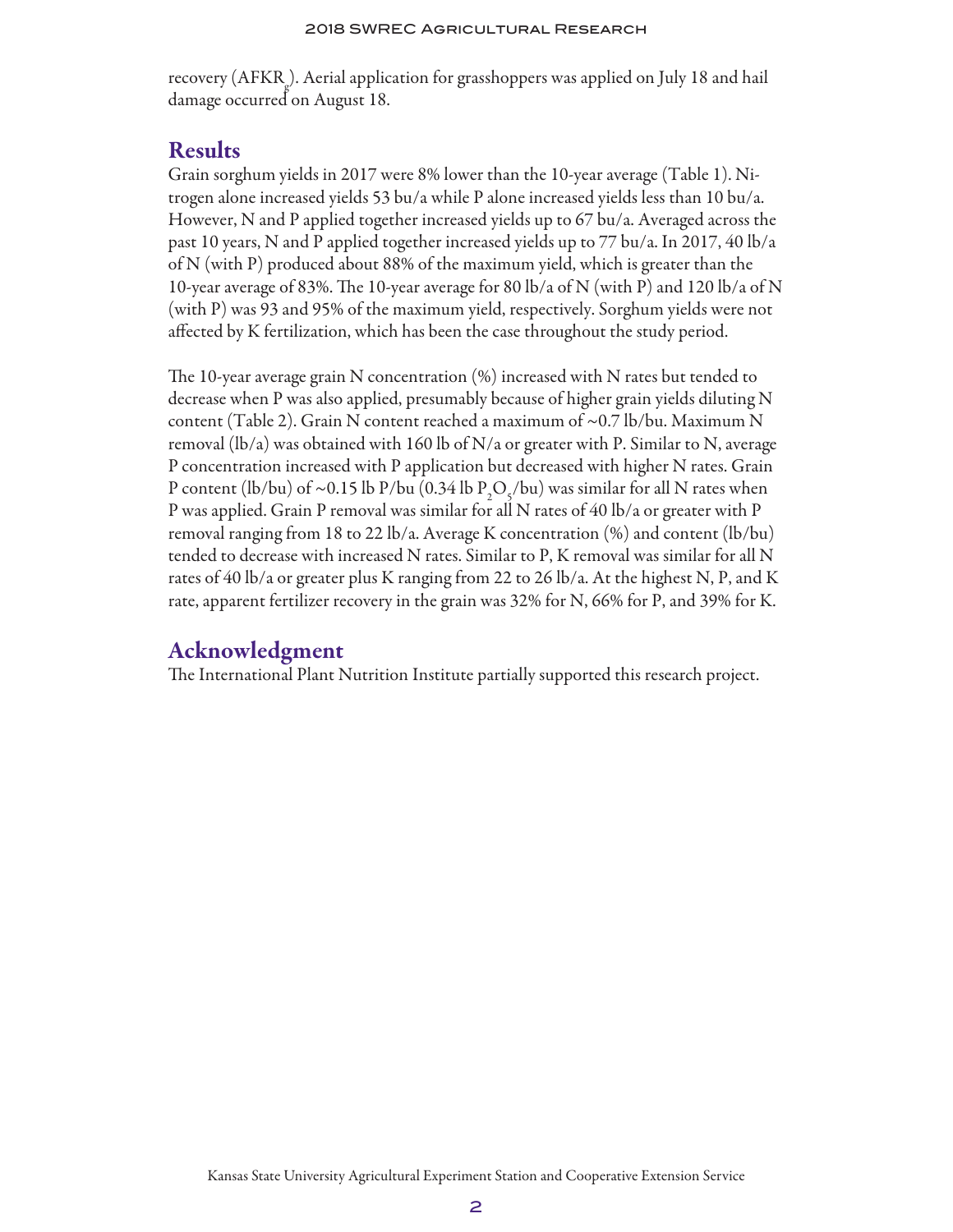| Fertilizer       |                |                           | Grain sorghum yield |      |      |      |      |      |      |      |      |      |      |
|------------------|----------------|---------------------------|---------------------|------|------|------|------|------|------|------|------|------|------|
| N                |                | $P_2O_5$ K <sub>2</sub> O | 2008                | 2009 | 2010 | 2011 | 2012 | 2013 | 2014 | 2015 | 2016 | 2017 | Mean |
|                  | $\frac{1}{2}$  |                           |                     |      |      |      |      |      |      |      |      |      |      |
| $\boldsymbol{0}$ | $\mathbf{0}$   | $\mathbf{0}$              | 66                  | 64   | 51   | 75   | 78   | 62   | 90   | 89   | 80   | 70   | 73   |
| $\mathbf{0}$     | 40             | $\mathbf{0}$              | 60                  | 70   | 51   | 83   | 90   | 77   | 94   | 102  | 91   | 79   | 80   |
| $\boldsymbol{0}$ | 40             | 40                        | 65                  | 76   | 55   | 88   | 93   | 72   | 96   | 97   | 91   | 80   | 81   |
|                  |                |                           |                     |      |      |      |      |      |      |      |      |      |      |
| 40               | $\overline{0}$ | $\boldsymbol{0}$          | 92                  | 84   | 66   | 106  | 115  | 94   | 115  | 122  | 106  | 87   | 99   |
| 40               | 40             | $\mathbf{0}$              | 111                 | 118  | 77   | 121  | 140  | 114  | 144  | 160  | 142  | 120  | 125  |
| 40               | 40             | 40                        | 105                 | 109  | 73   | 125  | 132  | 110  | 142  | 155  | 137  | 118  | 121  |
|                  |                |                           |                     |      |      |      |      |      |      |      |      |      |      |
| 80               | $\theta$       | $\boldsymbol{0}$          | 114                 | 115  | 73   | 117  | 132  | 102  | 120  | 133  | 120  | 104  | 113  |
| 80               | 40             | $\boldsymbol{0}$          | 128                 | 136  | 86   | 140  | 163  | 136  | 151  | 173  | 154  | 123  | 139  |
| 80               | 40             | 40                        | 126                 | 108  | 84   | 138  | 161  | 133  | 164  | 178  | 160  | 129  | 138  |
|                  |                |                           |                     |      |      |      |      |      |      |      |      |      |      |
| 120              | $\overline{0}$ | $\mathbf{0}$              | 106                 | 113  | 70   | 116  | 130  | 100  | 116  | 127  | 108  | 93   | 108  |
| 120              | 40             | $\boldsymbol{0}$          | 131                 | 130  | 88   | 145  | 172  | 137  | 162  | 177  | 164  | 121  | 143  |
| 120              | 40             | 40                        | 136                 | 136  | 90   | 147  | 175  | 142  | 170  | 178  | 170  | 131  | 147  |
|                  |                |                           |                     |      |      |      |      |      |      |      |      |      |      |
| 160              | $\theta$       | $\mathbf{0}$              | 105                 | 108  | 74   | 124  | 149  | 117  | 139  | 150  | 135  | 120  | 122  |
| 160              | 40             | $\mathbf{0}$              | 138                 | 128  | 92   | 152  | 178  | 146  | 171  | 181  | 173  | 137  | 150  |
| 160              | 40             | 40                        | 133                 | 140  | 88   | 151  | 174  | 143  | 176  | 179  | 161  | 131  | 147  |
|                  |                |                           |                     |      |      |      |      |      |      |      |      |      |      |
| 200              | $\overline{0}$ | $\mathbf{0}$              | 120                 | 110  | 78   | 128  | 147  | 119  | 139  | 155  | 151  | 123  | 127  |
| 200              | 40             | $\mathbf{0}$              | 137                 | 139  | 84   | 141  | 171  | 136  | 165  | 177  | 167  | 131  | 145  |
| 200              | 40             | 40                        | 135                 | 129  | 87   | 152  | 175  | 138  | 170  | 179  | 170  | 131  | 147  |
|                  |                |                           | continued           |      |      |      |      |      |      |      |      |      |      |

Table 1. Nitrogen (N), phosphorus (P), and potassium (K) fertilizers on irrigated grain sorghum yields, Tribune, KS, 2008-2017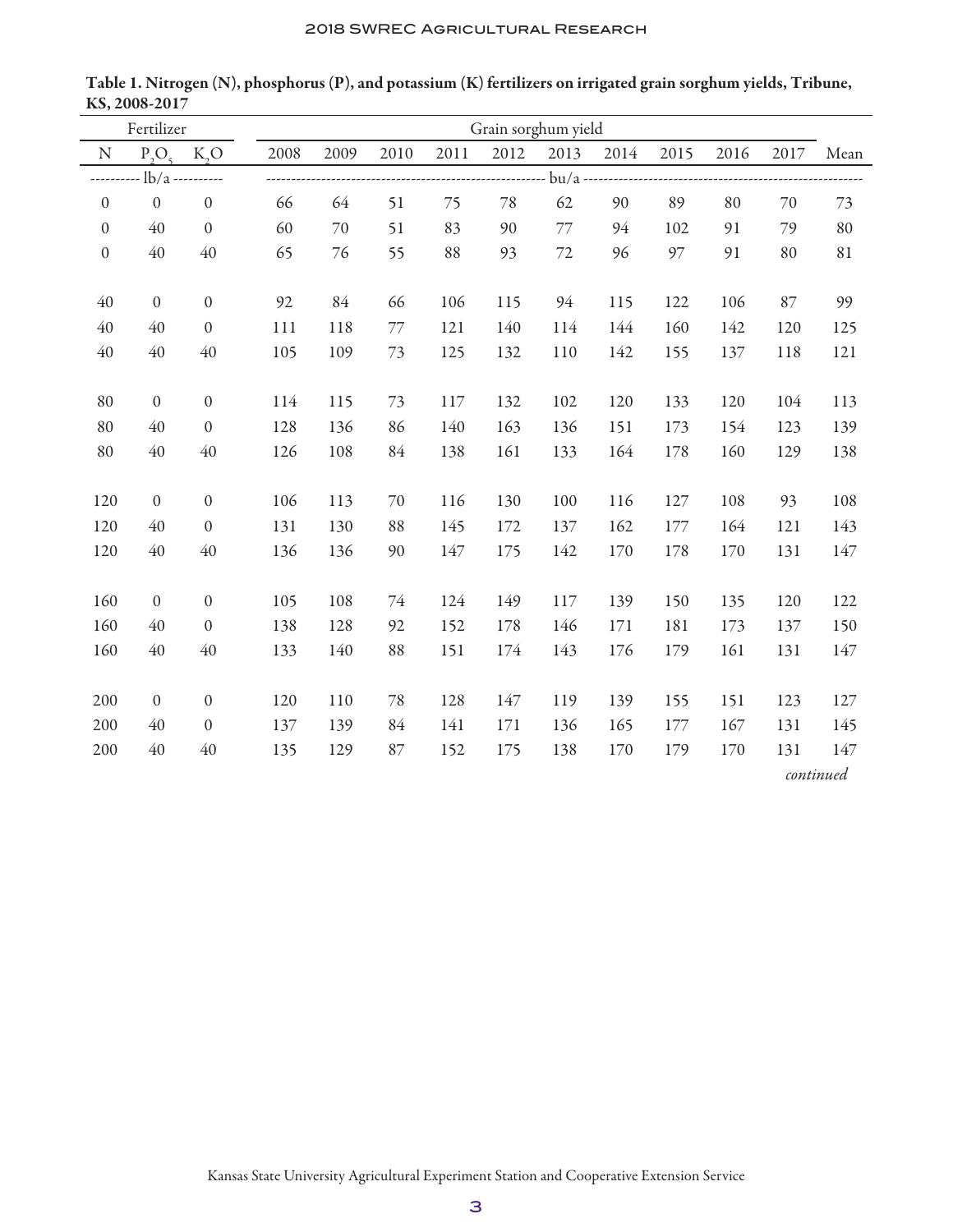| Fertilizer       |                         |       |                          | Grain sorghum yield |                |                  |                  |       |                  |       |                  |                |                  |
|------------------|-------------------------|-------|--------------------------|---------------------|----------------|------------------|------------------|-------|------------------|-------|------------------|----------------|------------------|
| $\mathbf N$      | $P_2O_{\epsilon}$       | K, O  | 2008                     | 2009                | 2010           | 2011             | 2012             | 2013  | 2014             | 2015  | 2016             | 2017           | Mean             |
|                  |                         |       |                          |                     |                |                  |                  |       |                  |       |                  |                |                  |
| ANOVA (P>F)      |                         |       |                          |                     |                |                  |                  |       |                  |       |                  |                |                  |
| Nitrogen         |                         |       | 0.001                    | 0.001               | 0.001          | 0.001            | 0.001            | 0.001 | 0.001            | 0.001 | 0.001            | 0.001          | 0.001            |
| Linear           |                         | 0.001 | 0.001                    | 0.001               | 0.001          | 0.001            | 0.001            | 0.001 | 0.001            | 0.001 | 0.001            | 0.001          |                  |
| Quadratic        |                         | 0.001 | 0.001                    | 0.001               | 0.001          | 0.001            | 0.001            | 0.001 | 0.001            | 0.001 | 0.001            | 0.001          |                  |
| $P-K$            |                         |       | 0.001                    | 0.001               | 0.001          | 0.001            | 0.001            | 0.001 | 0.001            | 0.001 | 0.001            | 0.001          | 0.001            |
|                  | Zero P vs. P            |       | 0.001                    | 0.001               | 0.001          | 0.001            | 0.001            | 0.001 | 0.001            | 0.001 | 0.001            | 0.001          | 0.001            |
|                  | P vs. P-K               |       | 0.745                    | 0.324               | 0.892          | 0.278            | 0.826            | 0.644 | 0.117            | 0.806 | 0.943            | 0.727          | 0.932            |
| $N \times P-K$   |                         |       | 0.005                    | 0.053               | 0.229          | 0.542            | 0.186            | 0.079 | 0.012            | 0.002 | 0.001            | 0.084          | 0.006            |
|                  |                         |       |                          |                     |                |                  |                  |       |                  |       |                  |                |                  |
| Means            |                         |       |                          |                     |                |                  |                  |       |                  |       |                  |                |                  |
|                  | Nitrogen, lb/a          |       |                          |                     |                |                  |                  |       |                  |       |                  |                |                  |
| $\boldsymbol{0}$ |                         |       | 64d                      | 70c                 | 52c            | 82d              | 87d              | 70d   | 94e              | 96d   | 87d              | 76d            | $78d$            |
| 40               |                         | 103c  | 104b                     | 72b                 | 117c           | 129c             | 106c             | 134d  | 146c             | 129c  | 108c             | 115c           |                  |
| 80               |                         |       | 123b                     | 120a                | 81a            | 132b             | 152b             | 124b  | 145c             | 161b  | 145b             | 119b           | 130b             |
| 120              |                         |       | 124ab                    | 126a                | 82a            | 136ab            | 159ab            | 126b  | 149bc            | 161b  | 147b             | 115bc          | 133b             |
| 160              |                         |       | 125ab                    | 125a                | 84a            | 142a             | 167a             | 135a  | 162a             | 170a  | 156a             | 129a           | 140a             |
| 200              |                         |       | 131a                     | 126a                | 83a            | 141a             | 165a             | 131ab | 158ab            | 170a  | 163a             | 129a           | 140a             |
|                  | $\mathrm{LSD}_{(0.05)}$ |       | $\overline{\mathcal{I}}$ | 11                  | 5              | 8                | 9                | 8     | 9                | 8     | 8                | $\mathfrak{g}$ | $\boldsymbol{6}$ |
|                  | $P_2O_5-K_2O$ , lb/a    |       |                          |                     |                |                  |                  |       |                  |       |                  |                |                  |
| $0 - 0$          |                         |       | 101b                     | 99b                 | 68b            | 111b             | 125b             | 99b   | 120b             | 129b  | 117 <sub>b</sub> | 99b            | 107b             |
| $40 - 0$         |                         |       | 117a                     | 120a                | 80a            | 130a             | 152a             | 124a  | 148a             | 162a  | 149a             | 119a           | 130a             |
| $40 - 40$        |                         |       | 117a                     | 116a                | 79a            | 133a             | 152a             | 123a  | 153a             | 161a  | 148a             | 120a           | 130a             |
|                  | $LSD$ <sub>(0.05)</sub> |       | 5                        | $\overline{7}$      | $\overline{4}$ | $\boldsymbol{6}$ | $\boldsymbol{6}$ | 5     | $\boldsymbol{6}$ | 5     | 6                | 6              | $\overline{4}$   |

Table 1. Nitrogen (N), phosphorus (P), and potassium (K) fertilizers on irrigated grain sorghum yields, Tribune, KS, 2008-2017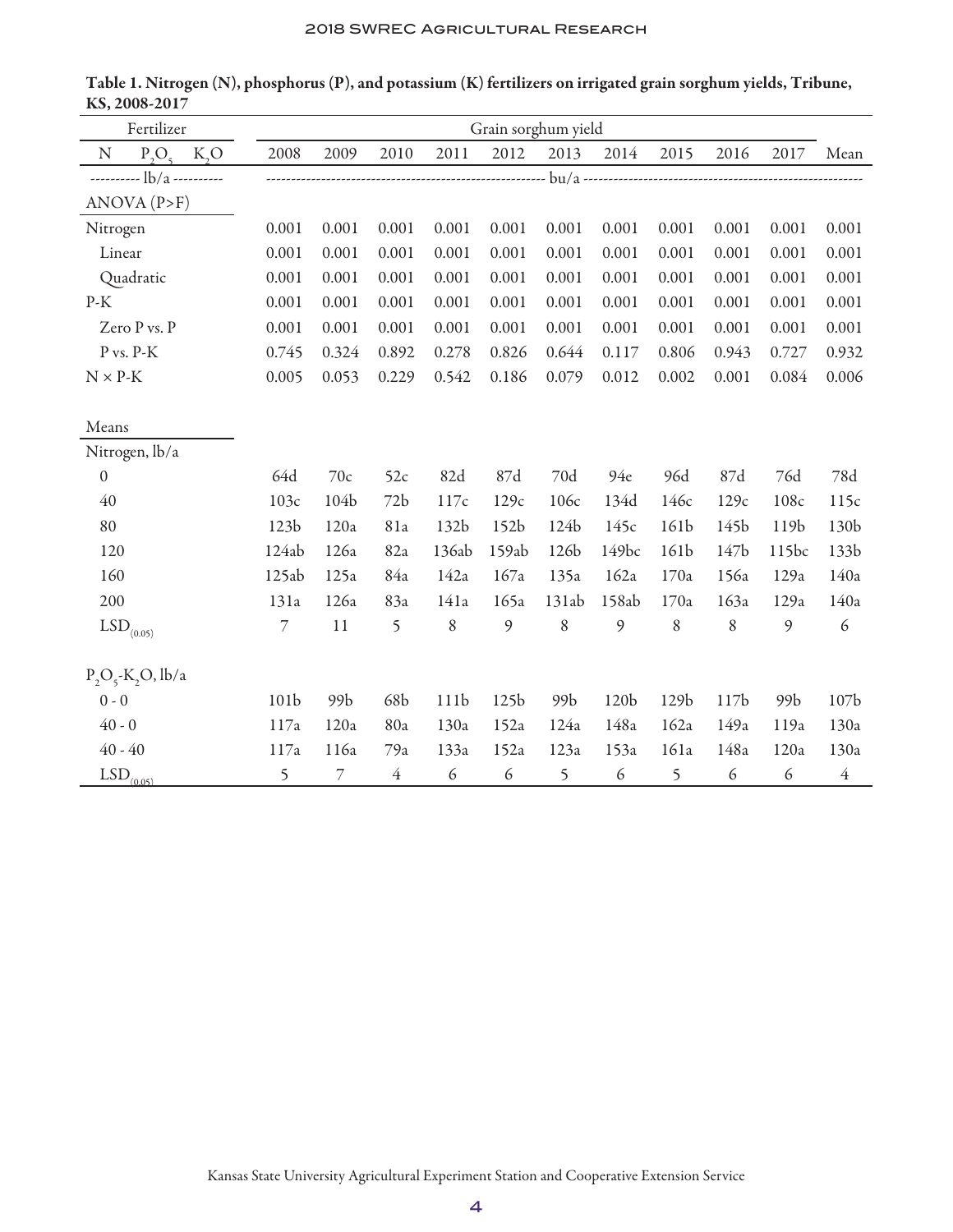| Fertilizer   |                    |                  |             |                    |                    | Grain     |                              |       | Grain removal   |           |           |                   |                             |                  |  |
|--------------|--------------------|------------------|-------------|--------------------|--------------------|-----------|------------------------------|-------|-----------------|-----------|-----------|-------------------|-----------------------------|------------------|--|
| N            | $P_5O_5$           | $K_5O$           | $\mathbf N$ | $\mathbf{P}% _{0}$ | $\rm K$            | ${\bf N}$ | $\mathbf p$                  | K     | $\mathbf N$     | ${\bf P}$ | $\rm K$   | *AFNR *AFPR *AFKR |                             |                  |  |
| ---------    | $-lb/a$ ---------- |                  | ----------- |                    | -- % ------------- |           | ----------- lb/bu ---------- |       | $------1b/a---$ |           |           |                   | ------------ % ------------ |                  |  |
| $\mathbf{0}$ | $\mathbf{0}$       | $\boldsymbol{0}$ | 1.02        | 0.263              | 0.361              | 0.50      | 0.129                        | 0.177 | 36              | 9         | 13        | ---               | $- - -$                     | ---              |  |
| $\mathbf{0}$ | 40                 | $\boldsymbol{0}$ | 1.01        | 0.315              | 0.385              | 0.50      | 0.154                        | 0.189 | 39              | 12        | 15        | ---               | 18                          | ---              |  |
| $\mathbf{0}$ | 40                 | 40               | 1.01        | 0.312              | 0.382              | 0.50      | 0.153                        | 0.187 | 40              | 12        | 15        | ---               | 18                          | $\boldsymbol{7}$ |  |
|              |                    |                  |             |                    |                    |           |                              |       |                 |           |           |                   |                             |                  |  |
| 40           | $\mathbf{0}$       | $\boldsymbol{0}$ | 1.13        | 0.239              | 0.345              | 0.55      | 0.117                        | 0.169 | 54              | 11        | 17        | 45                | $---$                       | ---              |  |
| 40           | 40                 | $\boldsymbol{0}$ | 1.09        | 0.318              | 0.373              | 0.53      | 0.156                        | 0.183 | 66              | 19        | 23        | 76                | 58                          | ---              |  |
| 40           | 40                 | 40               | 1.10        | 0.311              | 0.370              | 0.54      | 0.152                        | 0.181 | 64              | 18        | 22        | 70                | 52                          | $27\,$           |  |
|              |                    |                  |             |                    |                    |           |                              |       |                 |           |           |                   |                             |                  |  |
| 80           | $\theta$           | $\boldsymbol{0}$ | 1.33        | 0.223              | 0.339              | 0.65      | 0.109                        | 0.166 | 73              | 12        | 19        | 47                | ---                         | $---$            |  |
| 80           | 40                 | $\boldsymbol{0}$ | 1.22        | 0.298              | 0.357              | 0.60      | 0.146                        | 0.175 | 82              | 20        | 24        | 58                | 63                          | ---              |  |
| 80           | 40                 | 40               | 1.18        | 0.306              | 0.360              | 0.58      | 0.150                        | 0.176 | 79              | 21        | 24        | 54                | 66                          | 35               |  |
|              |                    |                  |             |                    |                    |           |                              |       |                 |           |           |                   |                             |                  |  |
| 120          | $\mathbf{0}$       | $\mathbf{0}$     | 1.39        | 0.210              | 0.336              | 0.68      | 0.103                        | 0.164 | 73              | 11        | 18        | 31                | ---                         | $---$            |  |
| 120          | 40                 | $\mathbf{0}$     | 1.32        | 0.286              | 0.354              | 0.65      | 0.140                        | 0.174 | 92              | 20        | 25        | 46                | 61                          | ---              |  |
| 120          | 40                 | 40               | 1.32        | 0.306              | 0.358              | 0.64      | 0.150                        | 0.175 | 95              | 22        | 26        | 49                | 73                          | 39               |  |
|              |                    |                  |             |                    |                    |           |                              |       |                 |           |           |                   |                             |                  |  |
| 160          | $\mathbf{0}$       | $\boldsymbol{0}$ | 1.41        | 0.233              | 0.345              | 0.69      | 0.114                        | 0.169 | 84              | 14        | 21        | 30                | ---                         | ---              |  |
| 160          | 40                 | $\boldsymbol{0}$ | 1.38        | 0.307              | 0.361              | 0.68      | 0.150                        | 0.177 | 101             | 22        | 26        | 41                | 76                          | $---$            |  |
| 160          | 40                 | 40               | 1.35        | 0.286              | 0.353              | 0.66      | 0.140                        | 0.173 | 97              | 20        | 25        | 38                | 64                          | 38               |  |
|              |                    |                  |             |                    |                    |           |                              |       |                 |           |           |                   |                             |                  |  |
| 200          | $\mathbf{0}$       | $\mathbf{0}$     | 1.42        | 0.238              | 0.349              | 0.70      | 0.117                        | 0.171 | 88              | 15        | 22        | 26                | ---                         | $---$            |  |
| 200          | 40                 | $\boldsymbol{0}$ | 1.39        | 0.285              | 0.357              | 0.68      | 0.140                        | 0.175 | 98              | 20        | 25        | 31                | 63                          | $---$            |  |
| 200          | 40                 | 40               | 1.39        | 0.291              | 0.359              | 0.68      | 0.143                        | 0.176 | 99              | 21        | 26        | 32                | 66                          | 39               |  |
|              |                    |                  |             |                    |                    |           |                              |       |                 |           | continued |                   |                             |                  |  |

Table 2. Nitrogen (N), phosphorus (P), and potassium (K) fertilizers on grain N, P, and K content of irrigated grain sorghum, Tribune, KS, 2008-2017